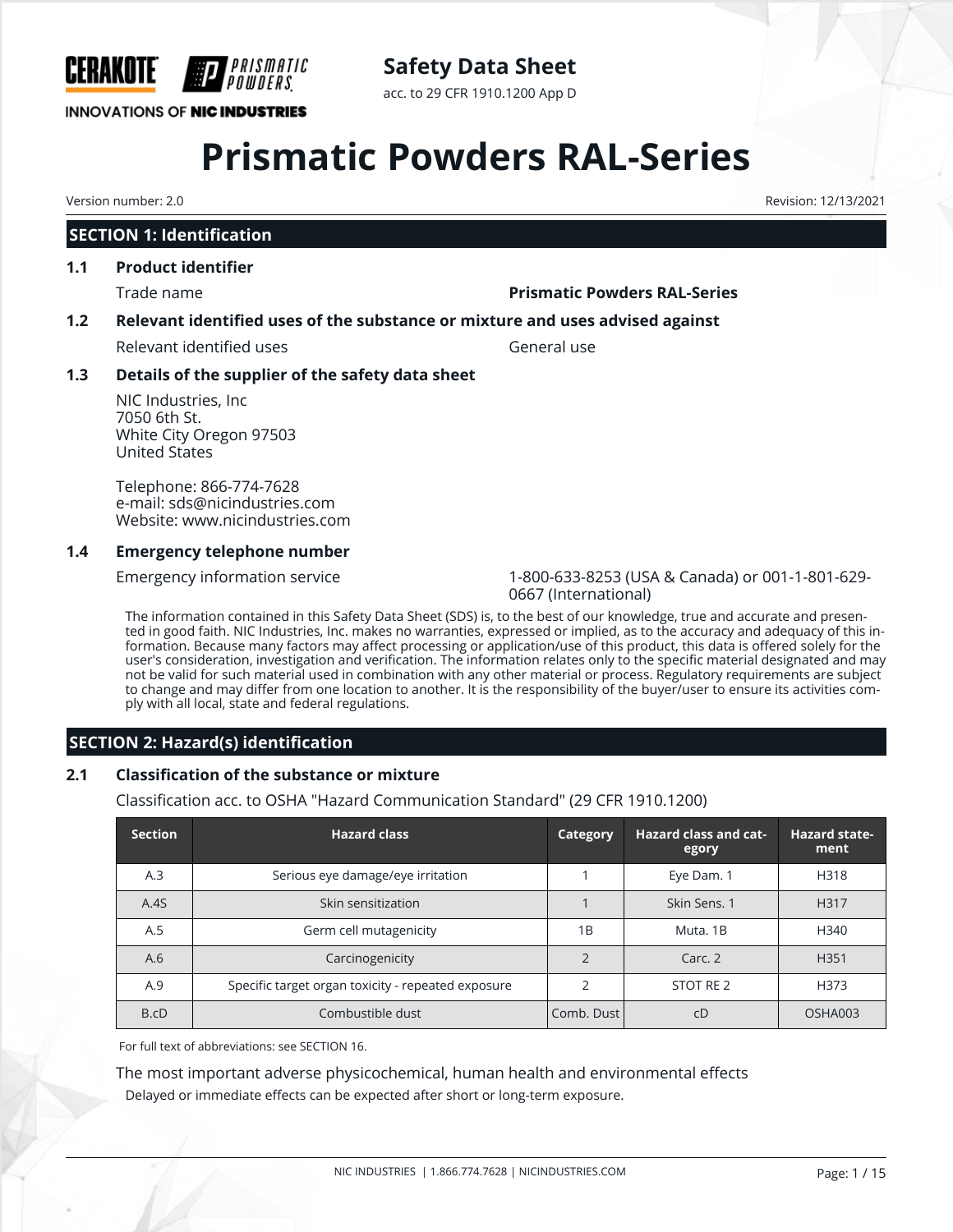

# **Safety Data Sheet**

acc. to 29 CFR 1910.1200 App D

# **Prismatic Powders RAL-Series**

Version number: 2.0 Revision: 12/13/2021

# **2.2 Label elements**

Labelling acc. to OSHA "Hazard Communication Standard" (29 CFR 1910.1200)

- Signal word **DANGER**
- Pictograms

GHS05, GHS07, GHS08



| - Hazard statements      |                                                                    |
|--------------------------|--------------------------------------------------------------------|
| H317                     | May cause an allergic skin reaction.                               |
| H318                     | Causes serious eye damage.                                         |
| H340                     | May cause genetic defects.                                         |
| H351                     | Suspected of causing cancer.                                       |
| H373                     | May cause damage to organs through prolonged or repeated exposure. |
| OSHA003                  | May form combustible dust concentrations in air.                   |
|                          |                                                                    |
| Drocautionary statements |                                                                    |

#### - Precautionary statements

| The causional y statements     |                                                                                                                                     |
|--------------------------------|-------------------------------------------------------------------------------------------------------------------------------------|
| P <sub>201</sub>               | Obtain special instructions before use.                                                                                             |
| P <sub>260</sub>               | Do not breathe dust/fume/gas/mist/vapors/spray.                                                                                     |
| P272                           | Contaminated work clothing must not be allowed out of the workplace.                                                                |
| P280                           | Wear eye protection/face protection.                                                                                                |
| P302+P352                      | If on skin: Wash with plenty of water.                                                                                              |
| P305+P351+P338                 | If in eyes: Rinse cautiously with water for several minutes. Remove contact lenses, if present and<br>easy to do. Continue rinsing. |
| P310                           | Immediately call a poison center/doctor.                                                                                            |
| P321                           | Specific treatment (see on this label).                                                                                             |
| P363                           | Wash contaminated clothing before reuse.                                                                                            |
| P405                           | Store locked up.                                                                                                                    |
| P501                           | Dispose of contents/container to industrial combustion plant.                                                                       |
| $\cdots$ . The set of $\cdots$ |                                                                                                                                     |

- Hazardous ingredients for labelling Titanium dioxide, 1,3,5-tris(oxiranylmethyl)-1,3,5triazine-2,4,6(1H,3H,5H)-trione

# **2.3 Other hazards**

Dust explosion hazards.

Hazards not otherwise classified

Contains epoxy constituents. May produce an allergic reaction. May be harmful if swallowed (GHS category 5: acutely toxic - oral). May be harmful if inhaled (GHS category 5: acutely toxic - inhalation).

# **SECTION 3: Composition/information on ingredients**

## **3.1 Substances**

Not relevant (mixture)

## **3.2 Mixtures**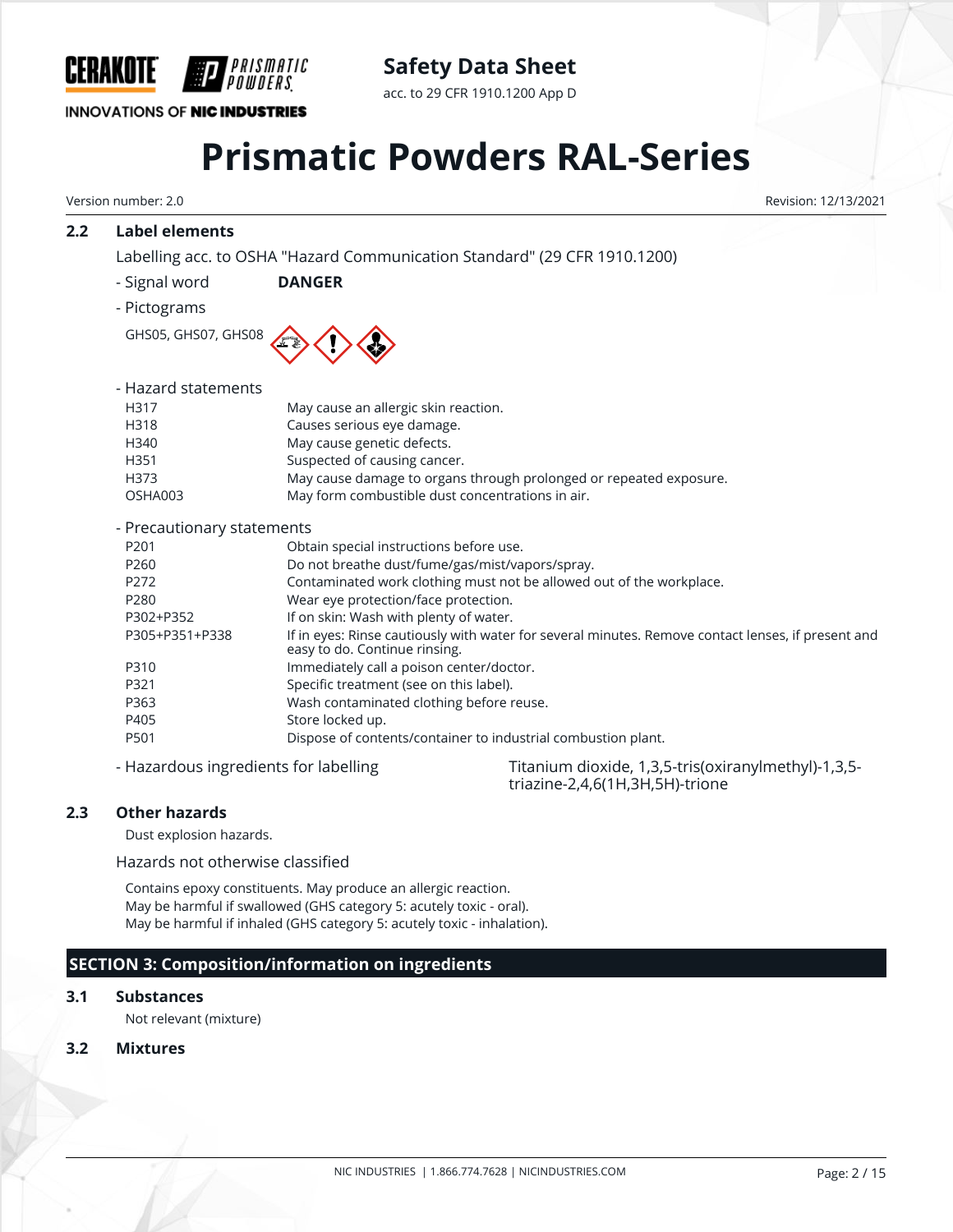

acc. to 29 CFR 1910.1200 App D

# **INNOVATIONS OF NIC INDUSTRIES**

# **Prismatic Powders RAL-Series**

Version number: 2.0 Revision: 12/13/2021

#### Description of the mixture

| Name of substance                                                       | <b>Identifier</b>    | $Wt\%$    |
|-------------------------------------------------------------------------|----------------------|-----------|
| Titanium dioxide                                                        | CAS No<br>13463-67-7 | $25 - 50$ |
| 1,3,5-tris(oxiranylmethyl)-1,3,5-triazine-<br>$2,4,6(1H,3H,5H)$ -trione | CAS No<br>2451-62-9  | $10 - 25$ |
| Aluminium hydroxide                                                     | CAS No<br>21645-51-2 | $10 - 25$ |

\* Although TGIC is listed as a constituent for Prismatic Powders RAL-Series, TGIC is not present in every color in the series. To find out if a color contains TGIC please contact NIC Industries for verification.

\*\* Trade Secret: In accordance with OSHA Hazard Communication Standard 29 CFR 1910.1200(i) and in accordance with the United Nations Globally Harmonized System of Classification and Labeling of Chemicals (GHS), the specific identity and/or exact percentage (concentration) of the composition has been withheld as a "Trade Secret."

# **SECTION 4: First-aid measures**

#### **4.1 Description of first-aid measures**

#### General notes

Do not leave affected person unattended. Remove victim out of the danger area. Keep affected person warm, still and covered. Take off immediately all contaminated clothing. In all cases of doubt, or when symptoms persist, seek medical advice. In case of unconsciousness place person in the recovery position. Never give anything by mouth.

#### Following inhalation

If breathing is irregular or stopped, immediately seek medical assistance and start first aid actions. Provide fresh air.

#### Following skin contact

Rinse skin with water/shower.

#### Following eye contact

Remove contact lenses, if present and easy to do. Continue rinsing. Irrigate copiously with clean, fresh water for at least 10 minutes, holding the eyelids apart.

#### Following ingestion

Rinse mouth with water (only if the person is conscious). Do NOT induce vomiting.

#### **4.2 Most important symptoms and effects, both acute and delayed**

Symptoms and effects are not known to date.

# **4.3 Indication of any immediate medical attention and special treatment needed**

None.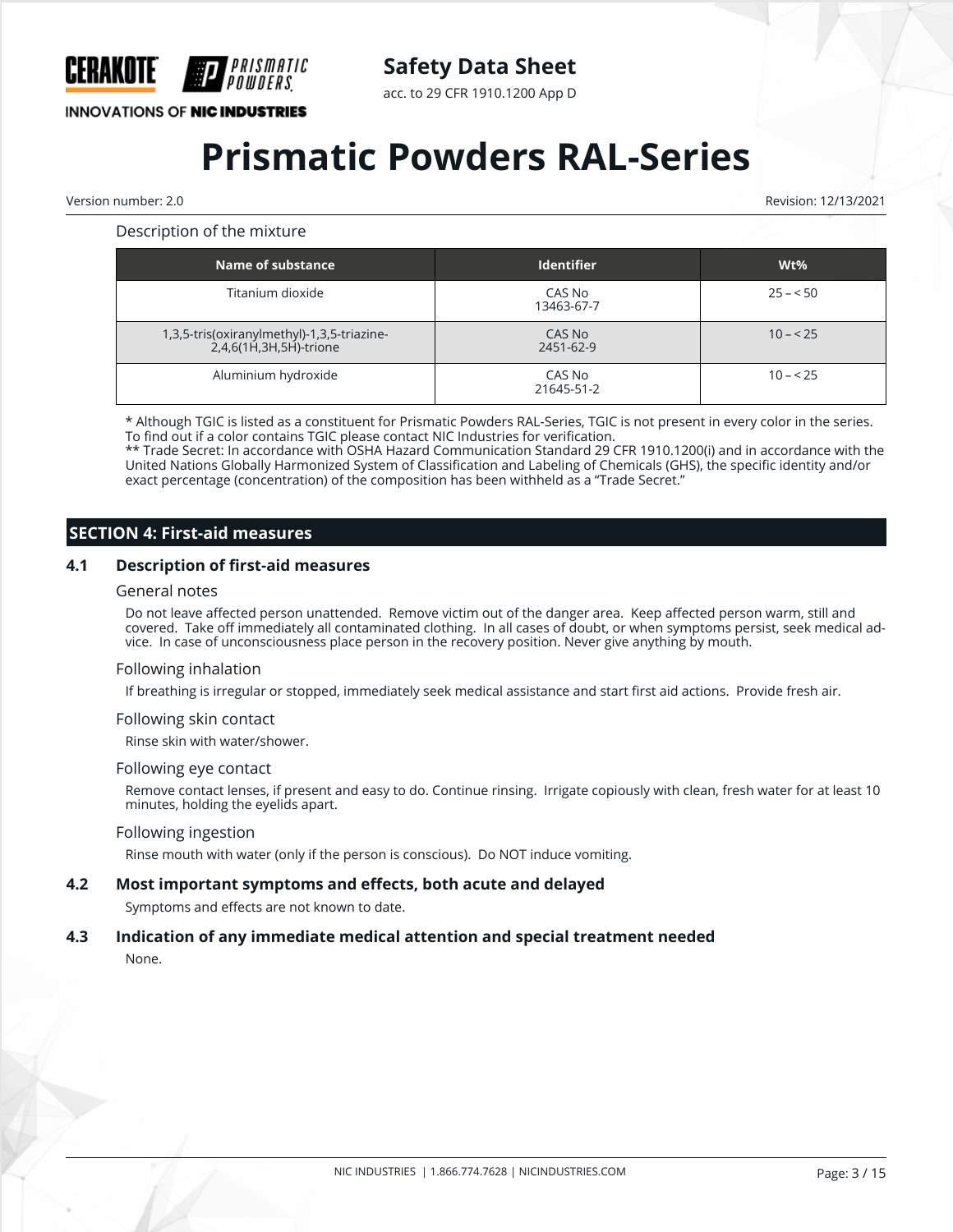

# **Safety Data Sheet**

acc. to 29 CFR 1910.1200 App D

# **Prismatic Powders RAL-Series**

Version number: 2.0 Revision: 12/13/2021

## **SECTION 5: Fire-fighting measures**

#### **5.1 Extinguishing media**

Suitable extinguishing media Water, Foam, ABC-powder

#### **5.2 Special hazards arising from the substance or mixture**

Danger of dust explosion.

Hazardous combustion products

Nitrogen oxides (NOx), Carbon monoxide (CO), Carbon dioxide (CO2)

#### **5.3 Advice for firefighters**

In case of fire and/or explosion do not breathe fumes. Coordinate firefighting measures to the fire surroundings. Do not allow firefighting water to enter drains or water courses. Collect contaminated firefighting water separately. Fight fire with normal precautions from a reasonable distance.

## **SECTION 6: Accidental release measures**

#### **6.1 Personal precautions, protective equipment and emergency procedures**

For non-emergency personnel

Remove persons to safety.

#### For emergency responders

Wear breathing apparatus if exposed to vapors/dust/aerosols/gases.

#### **6.2 Environmental precautions**

Keep away from drains, surface and ground water. Retain contaminated washing water and dispose of it.

## **6.3 Methods and material for containment and cleaning up**

Advice on how to contain a spill

Covering of drains. Take up mechanically.

#### Advice on how to clean up a spill

Take up mechanically.

Other information relating to spills and releases

Place in appropriate containers for disposal. Ventilate affected area.

#### **6.4 Reference to other sections**

Hazardous combustion products: see section 5. Personal protective equipment: see section 8. Incompatible materials: see section 10. Disposal considerations: see section 13.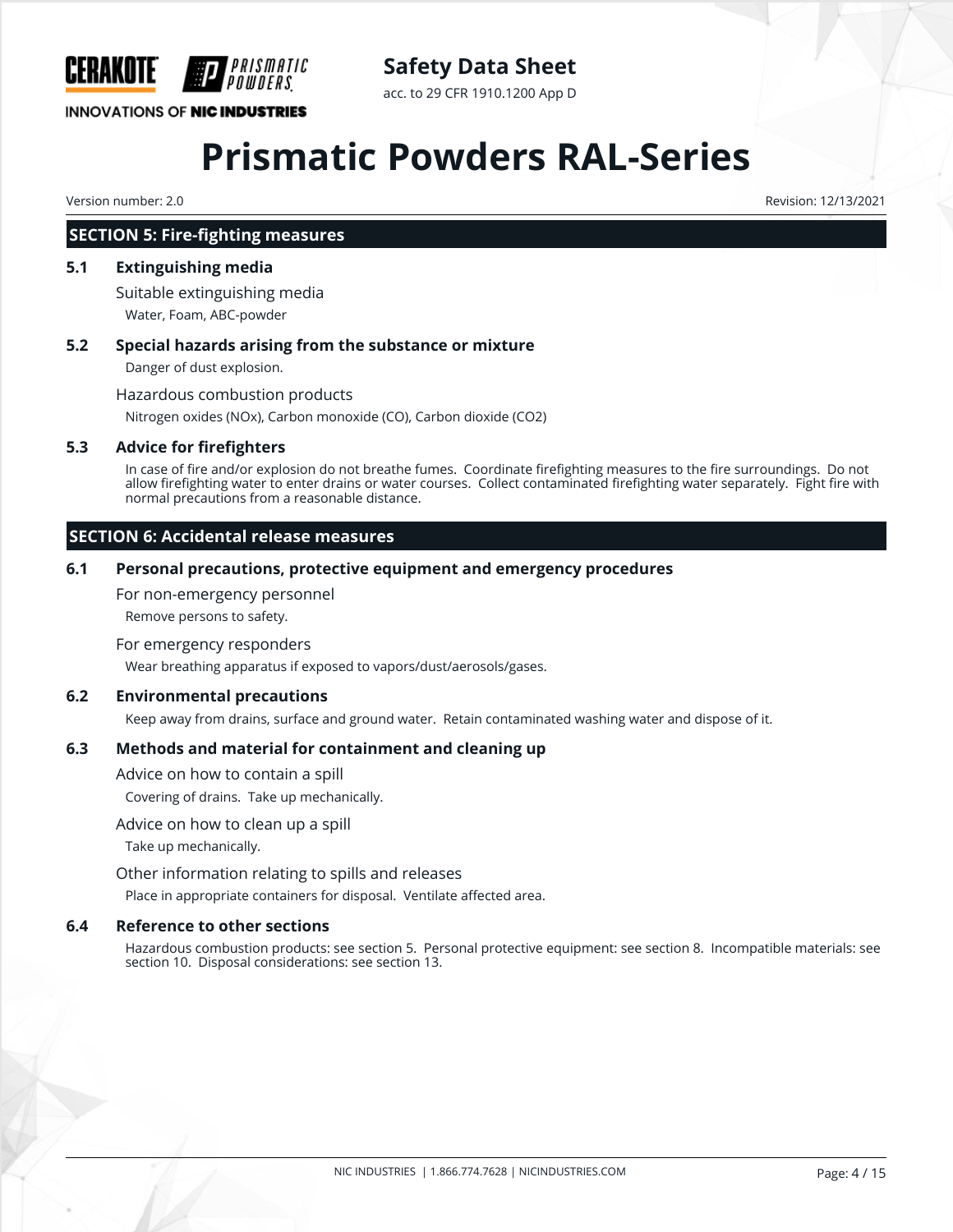

# **Safety Data Sheet**

acc. to 29 CFR 1910.1200 App D

# **Prismatic Powders RAL-Series**

Version number: 2.0 Revision: 12/13/2021

# **SECTION 7: Handling and storage**

#### **7.1 Precautions for safe handling**

#### Recommendations

#### - Measures to prevent fire as well as aerosol and dust generation

Use local and general ventilation. Take precautionary measures against static discharge. Use only in well-ventilated areas. Only vacuum cleaners containing no ignition sources may be used for combustible dusts. Ground/bond container and receiving equipment. Use explosion-proof electrical/ventilating/lighting/equipment. Use only non-sparking tools.

#### - Specific notes/details

Layers, deposits and heaps of combustible dust must be considered, like any other source which can form a hazardous explosive atmosphere. Dust deposits may accumulate on all deposition surfaces in a technical room. The product in the delivered form is not dust explosion capable; the enrichment of fine dust however leads to the danger of dust explosion. Danger of dust explosion.

#### Advice on general occupational hygiene

Wash hands after use. Do not eat, drink and smoke in work areas. Remove contaminated clothing and protective equipment before entering eating areas. Never keep food or drink in the vicinity of chemicals. Never place chemicals in containers that are normally used for food or drink. Keep away from food, drink and animal feedingstuffs.

#### **7.2 Conditions for safe storage, including any incompatibilities**

Managing of associated risks

#### - Explosive atmospheres

Removal of dust deposits. Only vacuum cleaners containing no ignition sources may be used for combustible dusts.

- Ventilation requirements

Use local and general ventilation. Ground/bond container and receiving equipment.

#### **7.3 Specific end use(s)**

See section 16 for a general overview.

# **SECTION 8: Exposure controls/personal protection**

## **8.1 Control parameters**

| Occupational exposure limit values (Workplace Exposure Limits) |                                                      |               |                 |                     |                           |                      |                            |       |                                           |                    |                            |
|----------------------------------------------------------------|------------------------------------------------------|---------------|-----------------|---------------------|---------------------------|----------------------|----------------------------|-------|-------------------------------------------|--------------------|----------------------------|
| Coun-<br>try                                                   | Name of agent                                        | <b>CAS No</b> | Identi-<br>fier | <b>TWA</b><br>[ppm] | <b>TWA</b><br>[ $mg/m3$ ] | <b>STEL</b><br>[ppm] | <b>STEL</b><br>[ $mg/m3$ ] | [ppm] | <b>Ceiling-C Ceiling-C</b><br>[ $mg/m3$ ] | Nota-<br>tion      | <b>Source</b>              |
| US.                                                            | Particulates not<br>otherwise classi-<br>fied        |               | <b>REL</b>      |                     |                           |                      |                            |       |                                           | appx-D             | <b>NIOSH</b><br><b>REL</b> |
| US.                                                            | Particulates not<br>otherwise classi-<br>fied (PNOC) |               | <b>PEL</b>      | 1.766               | 15                        |                      |                            |       |                                           | partml,<br>i, dust | 29 CFR<br>1910.100         |
| US.                                                            | Particulates not<br>otherwise classi-<br>fied (PNOC) |               | PEL             | 529.5               | 5                         |                      |                            |       |                                           | partml,<br>r, dust | 29 CFR<br>1910.100<br>0    |
| <b>US</b>                                                      | Particulates not<br>otherwise regu-<br>lated         |               | PEL (CA)        |                     | 10                        |                      |                            |       |                                           | dust               | Cal/<br><b>OSHA</b><br>PEL |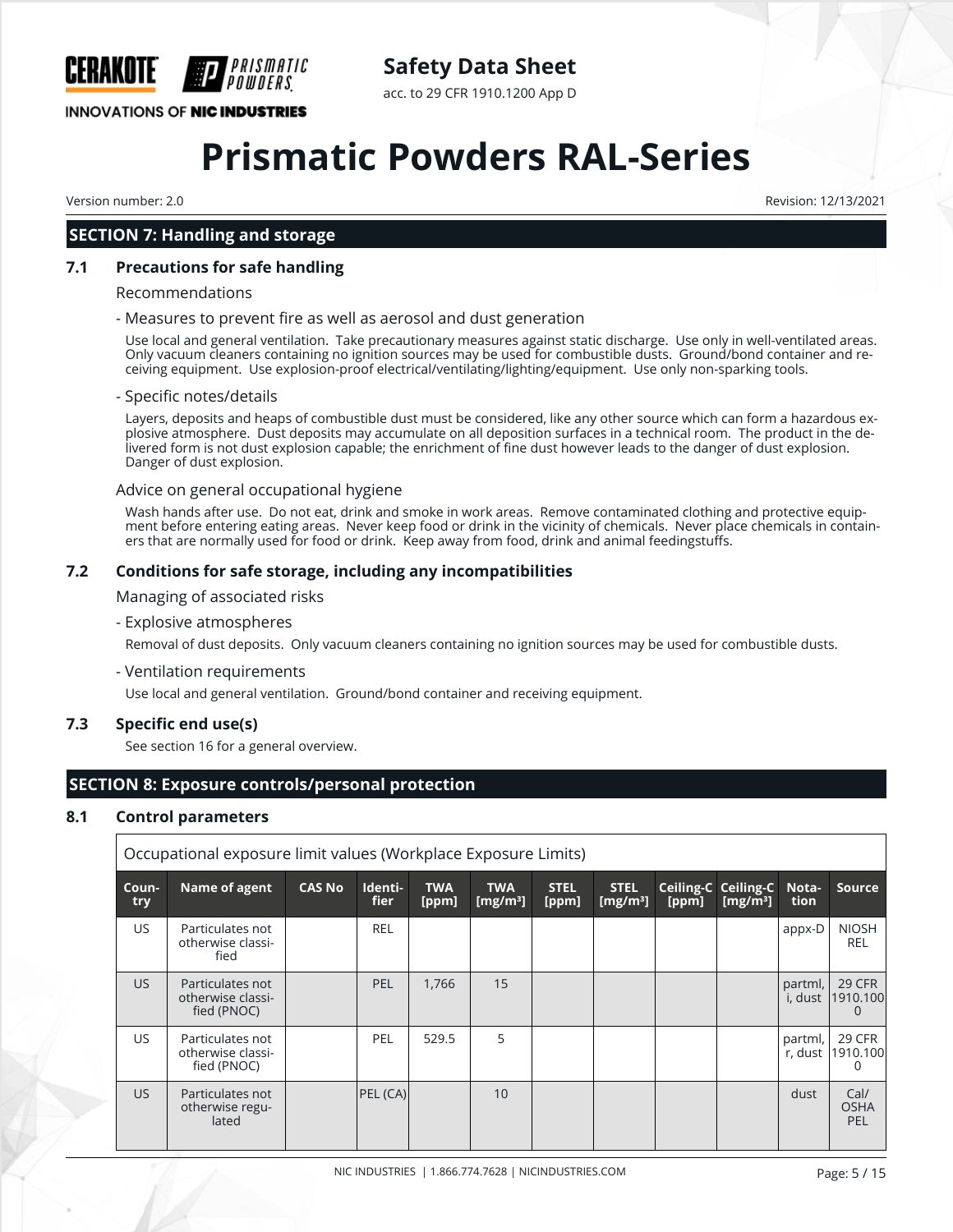

acc. to 29 CFR 1910.1200 App D

**INNOVATIONS OF NIC INDUSTRIES** 

# **Prismatic Powders RAL-Series**

Version number: 2.0 Revision: 12/13/2021

| Occupational exposure limit values (Workplace Exposure Limits) |                                              |               |                        |                     |                           |                      |                                     |                    |                          |                   |                                   |
|----------------------------------------------------------------|----------------------------------------------|---------------|------------------------|---------------------|---------------------------|----------------------|-------------------------------------|--------------------|--------------------------|-------------------|-----------------------------------|
| Coun-<br>try                                                   | Name of agent                                | <b>CAS No</b> | Identi-<br><b>fier</b> | <b>TWA</b><br>[ppm] | <b>TWA</b><br>[ $mg/m3$ ] | <b>STEL</b><br>[ppm] | <b>STEL</b><br>[mg/m <sup>3</sup> ] | Ceiling-C<br>[ppm] | Ceiling-C<br>[ $mg/m3$ ] | Nota-<br>tion     | <b>Source</b>                     |
| <b>US</b>                                                      | Particulates not<br>otherwise regu-<br>lated |               | PEL (CA)               |                     | 5                         |                      |                                     |                    |                          | r                 | Cal/<br><b>OSHA</b><br><b>PEL</b> |
| US.                                                            | Titanium dioxide                             | 13463-67-7    | <b>TLV®</b>            |                     | 10                        |                      |                                     |                    |                          |                   | <b>ACGIH®</b><br>2021             |
| US.                                                            | Titanium dioxide                             | 13463-67-7    | PEL                    |                     | 15                        |                      |                                     |                    |                          | i, dust           | 29 CFR<br>1910.100<br>$\Omega$    |
| US.                                                            | Titanium dioxide                             | 13463-67-7    | <b>REL</b>             |                     |                           |                      |                                     |                    |                          | lowest,<br>appx-A | <b>NIOSH</b><br><b>REL</b>        |
| US                                                             | Aluminium, insol-<br>uble compounds          | 21645-51-2    | <b>TLV®</b>            |                     | 1                         |                      |                                     |                    |                          | r                 | <b>ACGIH®</b><br>2021             |
| US                                                             | 1,3,5-triglycidyl-s-<br>triazinetrione       | 2451-62-9     | PEL(CA)                |                     | 0.005                     |                      |                                     |                    |                          |                   | Cal/<br><b>OSHA</b><br><b>PEL</b> |
| US                                                             | 1,3,5-triglycidyl-s-<br>triazinetrione       | 2451-62-9     | <b>TLV®</b>            |                     | 0.05                      |                      |                                     |                    |                          |                   | <b>ACGIH®</b><br>2021             |

Notation

appx-A NIOSH Potential Occupational Carcinogen (Appendix A)<br>appx-D see Appendix D - Substances with No Established RELs appx-D see Appendix D - Substances with No Established RELs<br>Ceiling-C ceiling value is a limit value above which exposure shou Ceiling-C ceiling value is a limit value above which exposure should not occur dust as dust i inhalable fraction<br>lowest exposure by all ro lowest exposure by all routes should be carefully controlled to levels as low as possible particles/ml particles/ml in the respirable fraction<br>STEL short-term exposu short-term exposure limit: a limit value above which exposure should not occur and which is related to a 15-minute period (unless otherwise specified) TWA time-weighted average (long-term exposure limit): measured or calculated in relation to a reference period of 8 hours timeweighted average (unless otherwise specified

## **8.2 Exposure controls**

Appropriate engineering controls

General ventilation.

Individual protection measures (personal protective equipment)

#### Eye/face protection

Wear eye/face protection.

Skin protection

- Hand protection

Wear protective gloves.

- Other protection measures

Take recovery periods for skin regeneration. Preventive skin protection (barrier creams/ointments) is recommended. Wash hands thoroughly after handling.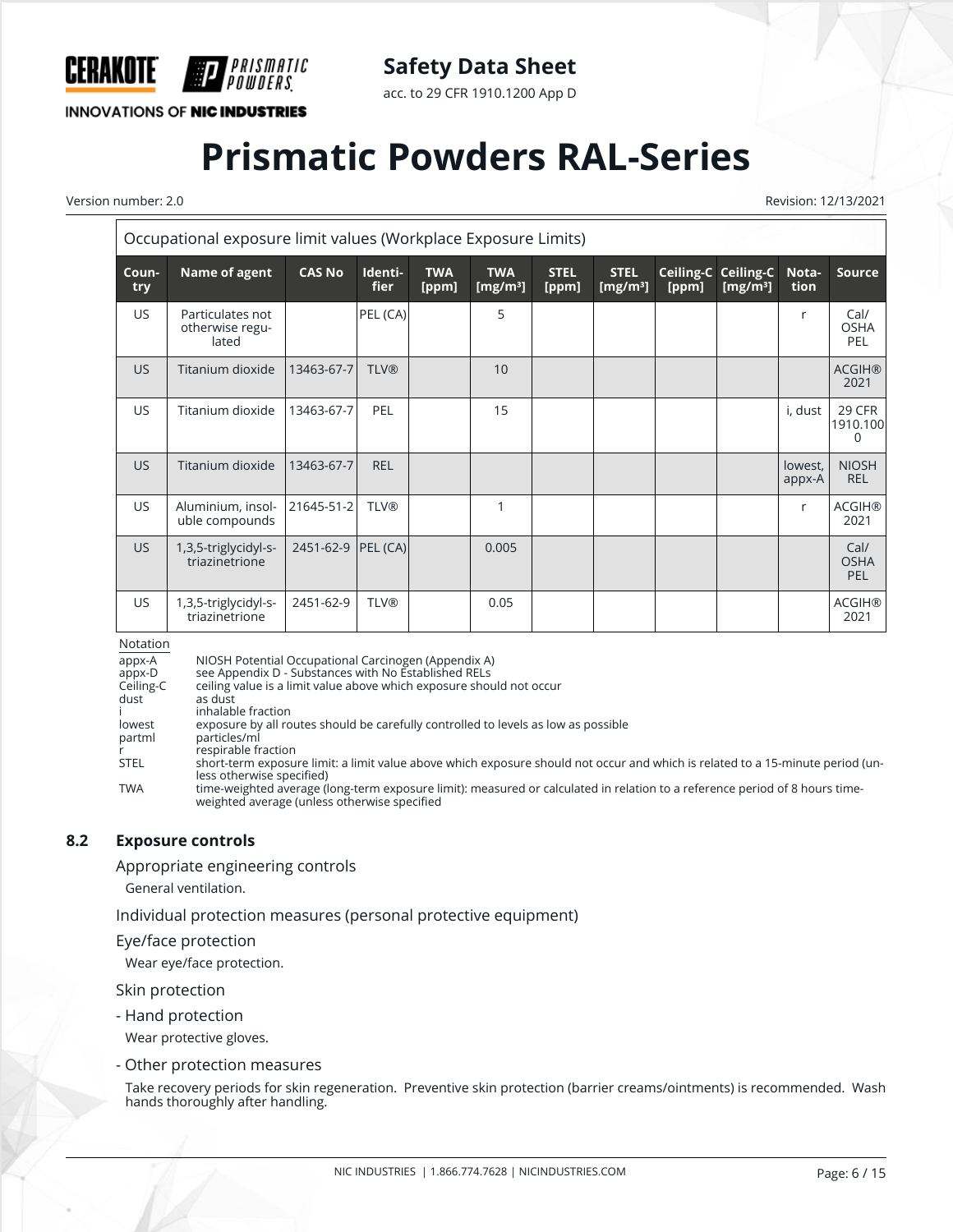

acc. to 29 CFR 1910.1200 App D

# **INNOVATIONS OF NIC INDUSTRIES**

# **Prismatic Powders RAL-Series**

Version number: 2.0 Revision: 12/13/2021

Respiratory protection

Particulate filter device (EN 143).

Environmental exposure controls

Use appropriate container to avoid environmental contamination. Keep away from drains, surface and ground water.

## **SECTION 9: Physical and chemical properties**

## **9.1 Information on basic physical and chemical properties**

## **Appearance**

| Physical state | Solid (powder)              |
|----------------|-----------------------------|
| Color          | Not determined              |
| Odor           | <sup>1</sup> Characteristic |

## **Other safety parameters**

| pH (value)                              | Not applicable        |
|-----------------------------------------|-----------------------|
| Melting point/freezing point            | Not determined        |
| Initial boiling point and boiling range | >240 °C at 103,500 Pa |
| Flash point                             | Not applicable        |
| Evaporation rate                        | Not determined        |
| Flammability (solid, gas)               | Non-combustible       |
| Explosion limits of dust clouds         | Not determined        |
| Vapor pressure                          | <0.007 Pa at 20 °C    |
| Density                                 | Not determined        |
| Vapor density                           | Not available         |
| Relative density                        | Not available         |
| Solubility(ies)                         | Not determined        |
| Partition coefficient                   |                       |
| - n-octanol/water (log KOW)             | Not available         |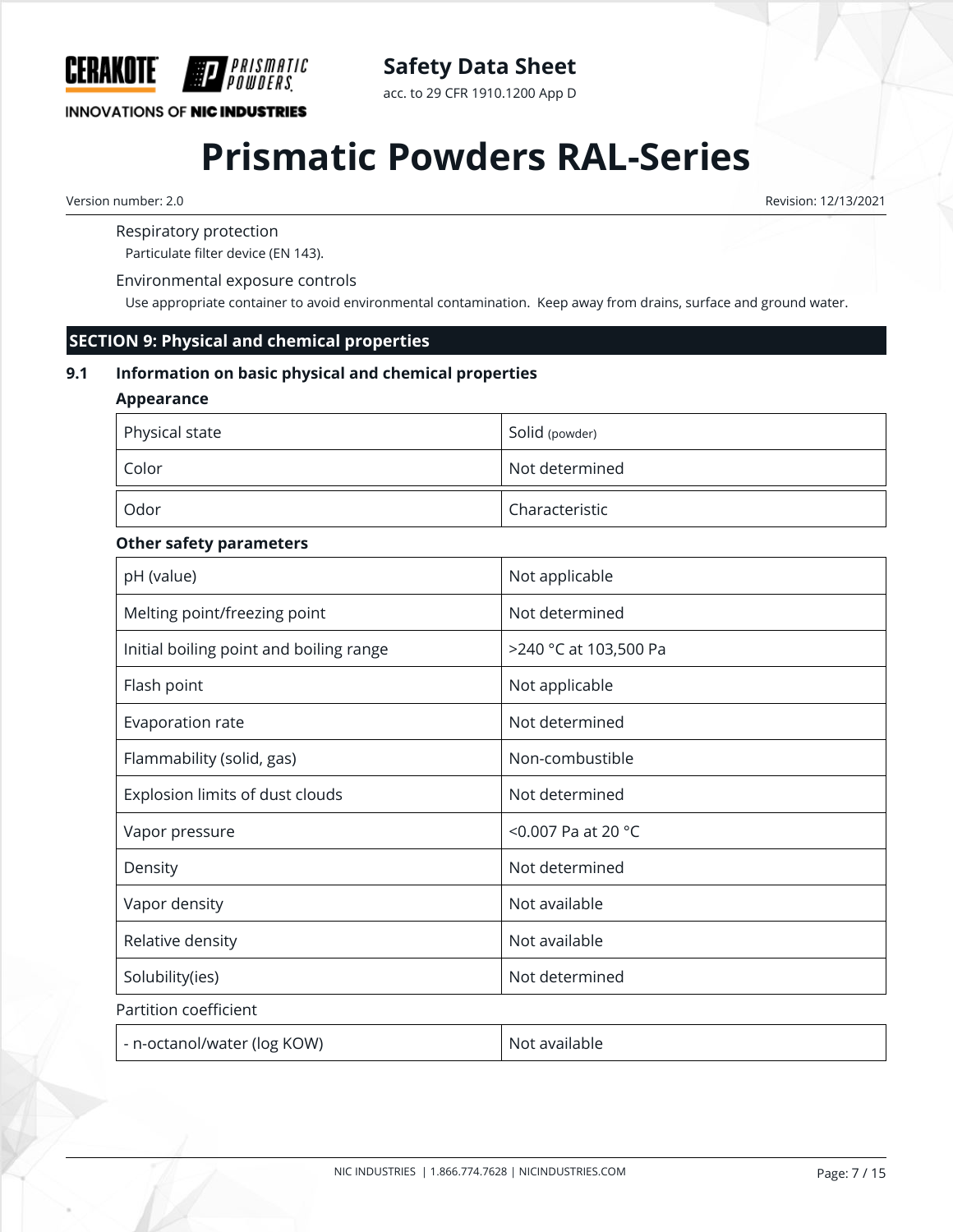

acc. to 29 CFR 1910.1200 App D

## **INNOVATIONS OF NIC INDUSTRIES**

# **Prismatic Powders RAL-Series**

Version number: 2.0 Revision: 12/13/2021

| Oxidizing properties      | None                        |
|---------------------------|-----------------------------|
| Explosive properties      | Dust explosion hazards      |
| Viscosity                 | Not relevant (solid matter) |
| Auto-ignition temperature | Not determined              |

# **SECTION 10: Stability and reactivity**

#### **10.1 Reactivity**

Concerning incompatibility: see below "Conditions to avoid" and "Incompatible materials".

#### **10.2 Chemical stability**

See below "Conditions to avoid".

#### **10.3 Possibility of hazardous reactions**

No known hazardous reactions.

#### **10.4 Conditions to avoid**

There are no specific conditions known which have to be avoided.

Hints to prevent fire or explosion

The product in the delivered form is not dust explosion capable; the enrichment of fine dust however leads to the danger of dust explosion.

#### **10.5 Incompatible materials**

Oxidizers

#### **10.6 Hazardous decomposition products**

Reasonably anticipated hazardous decomposition products produced as a result of use, storage, spill and heating are not known. Hazardous combustion products: see section 5.

### **SECTION 11: Toxicological information**

#### **11.1 Information on toxicological effects**

Test data are not available for the complete mixture.

#### Classification procedure

The method for classification of the mixture is based on ingredients of the mixture (additivity formula).

#### **Classification acc. to OSHA "Hazard Communication Standard" (29 CFR 1910.1200)**

#### Acute toxicity

Shall not be classified as acutely toxic.

GHS of the United Nations, annex 4: May be harmful if swallowed or if inhaled.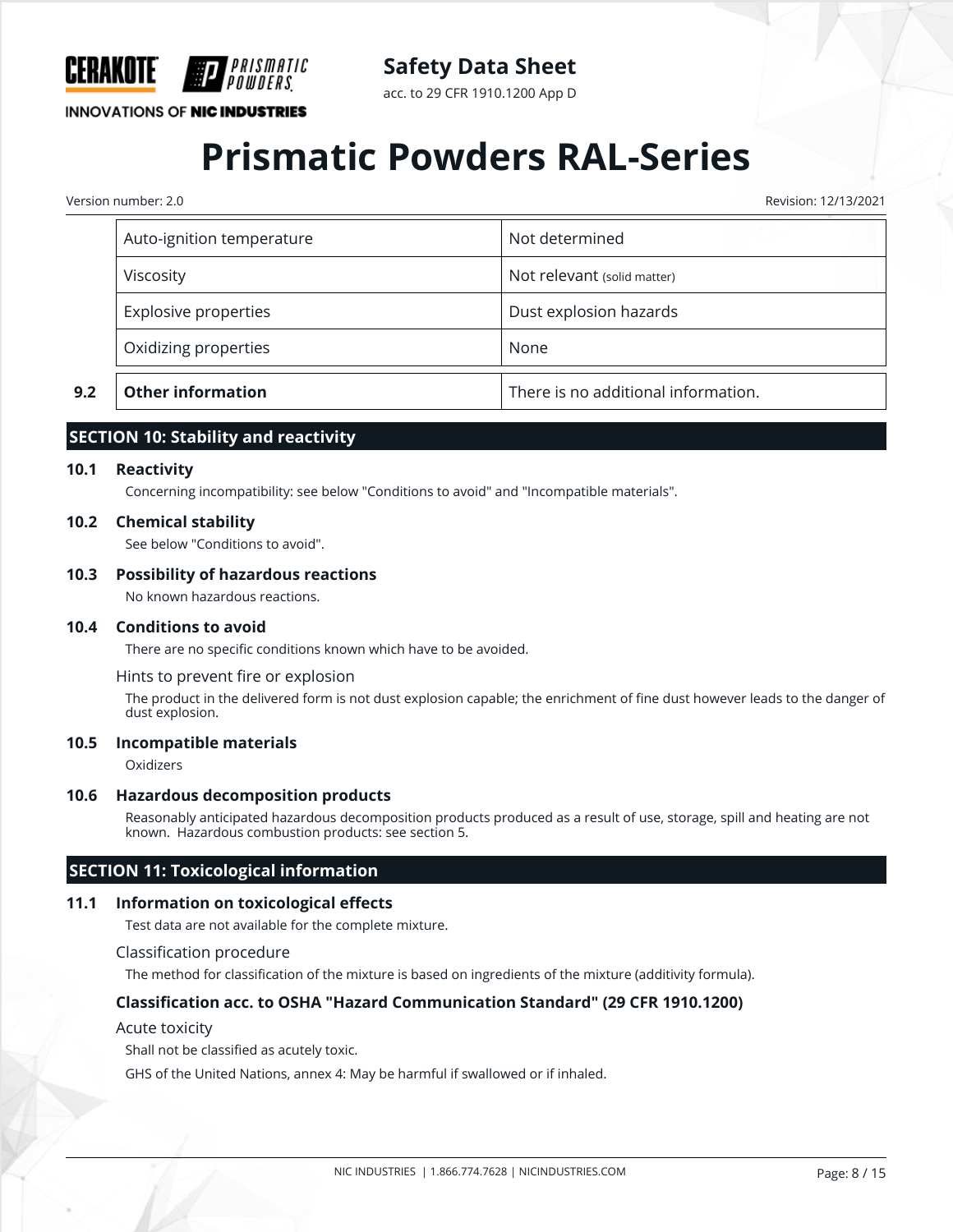

# **Safety Data Sheet**

acc. to 29 CFR 1910.1200 App D

# **Prismatic Powders RAL-Series**

Version number: 2.0 Revision: 12/13/2021

| Acute toxicity estimate (ATE) of components of the mixture           |               |                       |                          |  |  |  |
|----------------------------------------------------------------------|---------------|-----------------------|--------------------------|--|--|--|
| <b>Name of substance</b>                                             | <b>CAS No</b> | <b>Exposure route</b> | ATE                      |  |  |  |
| 1,3,5-tris(oxiranylmethyl)-1,3,5-triazine-<br>2,4,6(1H,3H,5H)-trione | 2451-62-9     | Oral                  | $>400$ mg/ <sub>kg</sub> |  |  |  |
| 1,3,5-tris(oxiranylmethyl)-1,3,5-triazine-<br>2,4,6(1H,3H,5H)-trione | 2451-62-9     | Inhalation: dust/mist | 1.14 $mg/1/4h$           |  |  |  |
| Aluminium hydroxide                                                  | 21645-51-2    | Inhalation: vapor     | 11 $\frac{mg}{l}$ //4h   |  |  |  |
| Aluminium hydroxide                                                  | 21645-51-2    | Inhalation: dust/mist | 3.8 $mg/1/4h$            |  |  |  |

#### Skin corrosion/irritation

Shall not be classified as corrosive/irritant to skin.

#### Serious eye damage/eye irritation

Causes serious eye damage.

#### Respiratory or skin sensitization

May cause an allergic skin reaction.

#### Germ cell mutagenicity

May cause genetic defects.

#### Carcinogenicity

Suspected of causing cancer.

#### IARC Monographs on the Evaluation of Carcinogenic Risks to Humans

| $\blacksquare$ Name of substance $\blacksquare$ | <b>CAS No</b> | <b>Classification</b> | <b>Number</b> |
|-------------------------------------------------|---------------|-----------------------|---------------|
| Titanium dioxide                                | 13463-67-7    | 2B                    |               |

 $Legend$ <sub>2B</sub>

Possibly carcinogenic to humans

#### Reproductive toxicity

Shall not be classified as a reproductive toxicant.

#### Specific target organ toxicity - single exposure

Shall not be classified as a specific target organ toxicant (single exposure).

#### Specific target organ toxicity - repeated exposure

May cause damage to organs through prolonged or repeated exposure.

#### Aspiration hazard

Shall not be classified as presenting an aspiration hazard.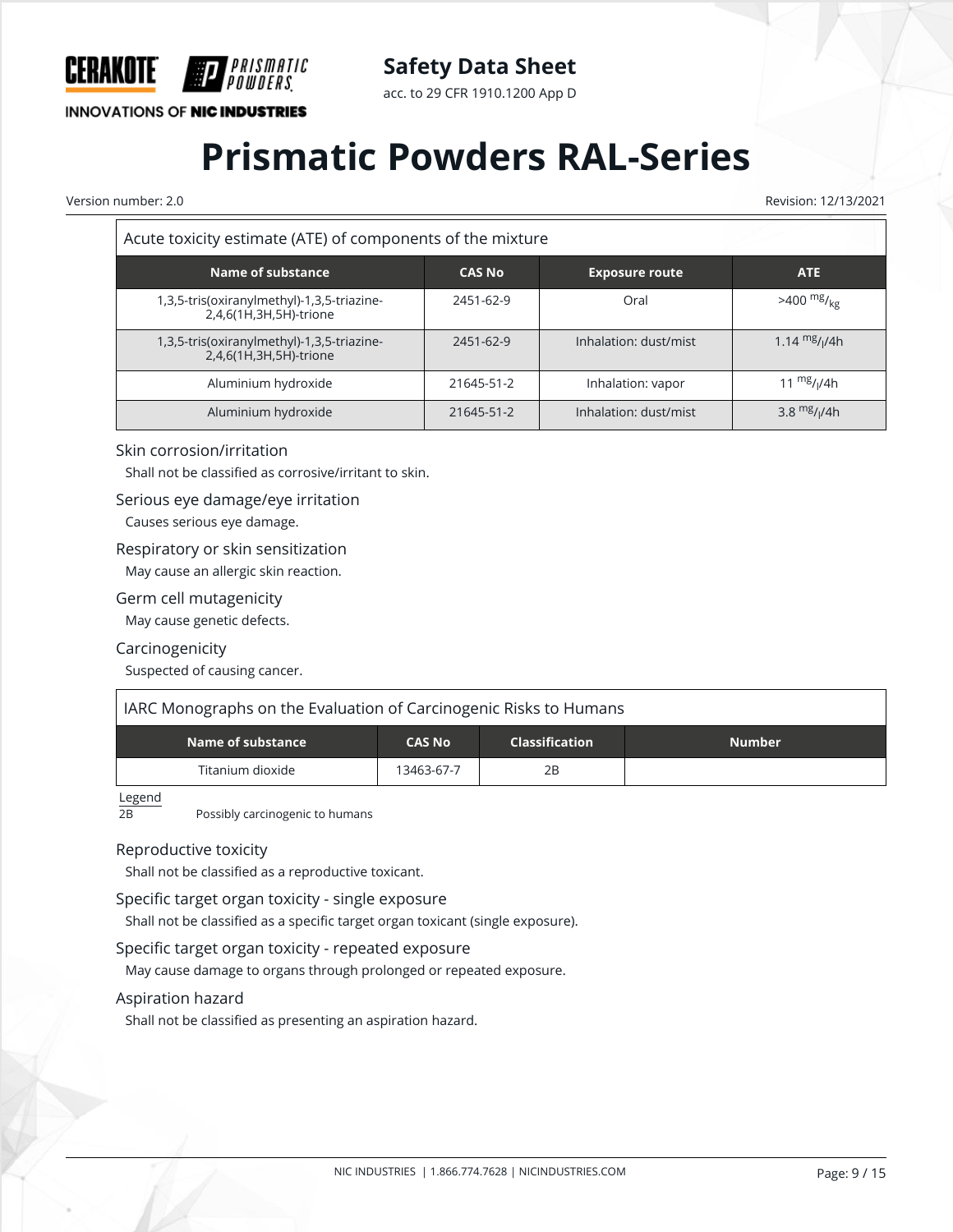

# **Safety Data Sheet**

acc. to 29 CFR 1910.1200 App D

# **Prismatic Powders RAL-Series**

Version number: 2.0 Revision: 12/13/2021

# **SECTION 12: Ecological information**

#### **12.1 Toxicity**

Shall not be classified as hazardous to the aquatic environment.

- **12.2 Persistence and degradability** Data are not available.
- **12.3 Bioaccumulative potential** Data are not available.
- **12.4 Mobility in soil**

Data are not available.

- **12.5 Results of PBT and vPvB assessment** Data are not available.
- **12.6 Endocrine disrupting properties** None of the ingredients are listed.

## **12.7 Other adverse effects**

Data are not available.

## **SECTION 13: Disposal considerations**

#### **13.1 Waste treatment methods**

Sewage disposal-relevant information

Do not empty into drains. Avoid release to the environment. Refer to special instructions/safety data sheets.

Waste treatment of containers/packages

Completely emptied packages can be recycled. Handle contaminated packages in the same way as the substance itself.

#### **Remarks**

Please consider the relevant national or regional provisions. Waste shall be separated into the categories that can be handled separately by the local or national waste management facilities.

# **SECTION 14: Transport information**

- **14.2 UN proper shipping name** Not relevant.
- **14.3 Transport hazard class(es)** Not assigned.
- **14.4 Packing group 14.4 Packing group**
- 
- **14.6 Special precautions for user**

There is no additional information.

**14.1 UN number 14.1 UN** number

**14.5 Environmental hazards Non-environmentally hazardous acc. to the danger**ous goods regulations.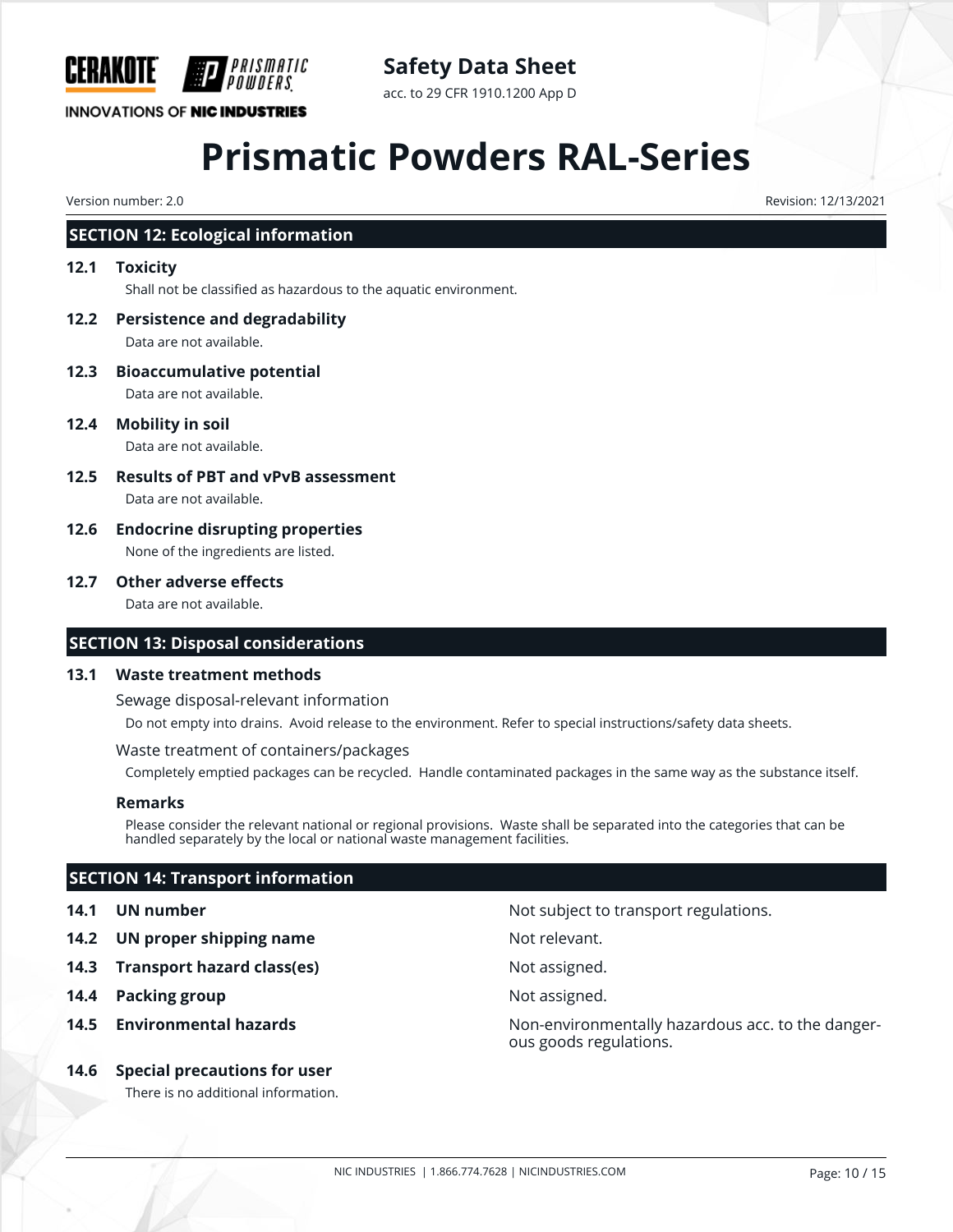

**Safety Data Sheet** acc. to 29 CFR 1910.1200 App D

**INNOVATIONS OF NIC INDUSTRIES** 

# **Prismatic Powders RAL-Series**

Version number: 2.0 Revision: 12/13/2021

## **14.7 Transport in bulk according to Annex II of MARPOL and the IBC Code** The cargo is not intended to be carried in bulk.

## **Information for each of the UN Model Regulations**

**Transport of dangerous goods by road or rail (49 CFR US DOT) - Additional information** Not subject to transport regulations.

**International Maritime Dangerous Goods Code (IMDG) - Additional information** Not subject to IMDG.

# **International Civil Aviation Organization (ICAO-IATA/DGR) - Additional information**

Not subject to ICAO-IATA.

# **SECTION 15: Regulatory information**

## **15.1 Safety, health and environmental regulations specific for the product in question**

## **National regulations (United States)**

**Toxic Substance Control Act (TSCA)** All ingredients are listed.

# **Superfund Amendment and Reauthorization Act (SARA TITLE III )**

- The List of Extremely Hazardous Substances and Their Threshold Planning Quantities (EPCRA Section 302, 304)

None of the ingredients are listed.

- Specific Toxic Chemical Listings (EPCRA Section 313) None of the ingredients are listed.

# **Comprehensive Environmental Response, Compensation, and Liability Act (CERCLA)**

- List of Hazardous Substances and Reportable Quantities (CERCLA section 102a) (40 CFR 302.4) None of the ingredients are listed.

## **Clean Air Act**

None of the ingredients are listed.

## **Right to Know Hazardous Substance List**

- Toxic or Hazardous Substance List (MA-TURA)

None of the ingredients are listed.

- Hazardous Substances List (MN-ERTK)

| Name of substance | CAS No     | <b>References</b> | <b>Remarks</b> |
|-------------------|------------|-------------------|----------------|
| Titanium dioxide  | 13463-67-7 |                   |                |

Legend

American Conference of Governmental Industrial Hygienists (ACGIH), "Threshold Limit Values for Chemical Substances and Physical Agents and Biological Exposure Indices for 1992-93", available from ACGIH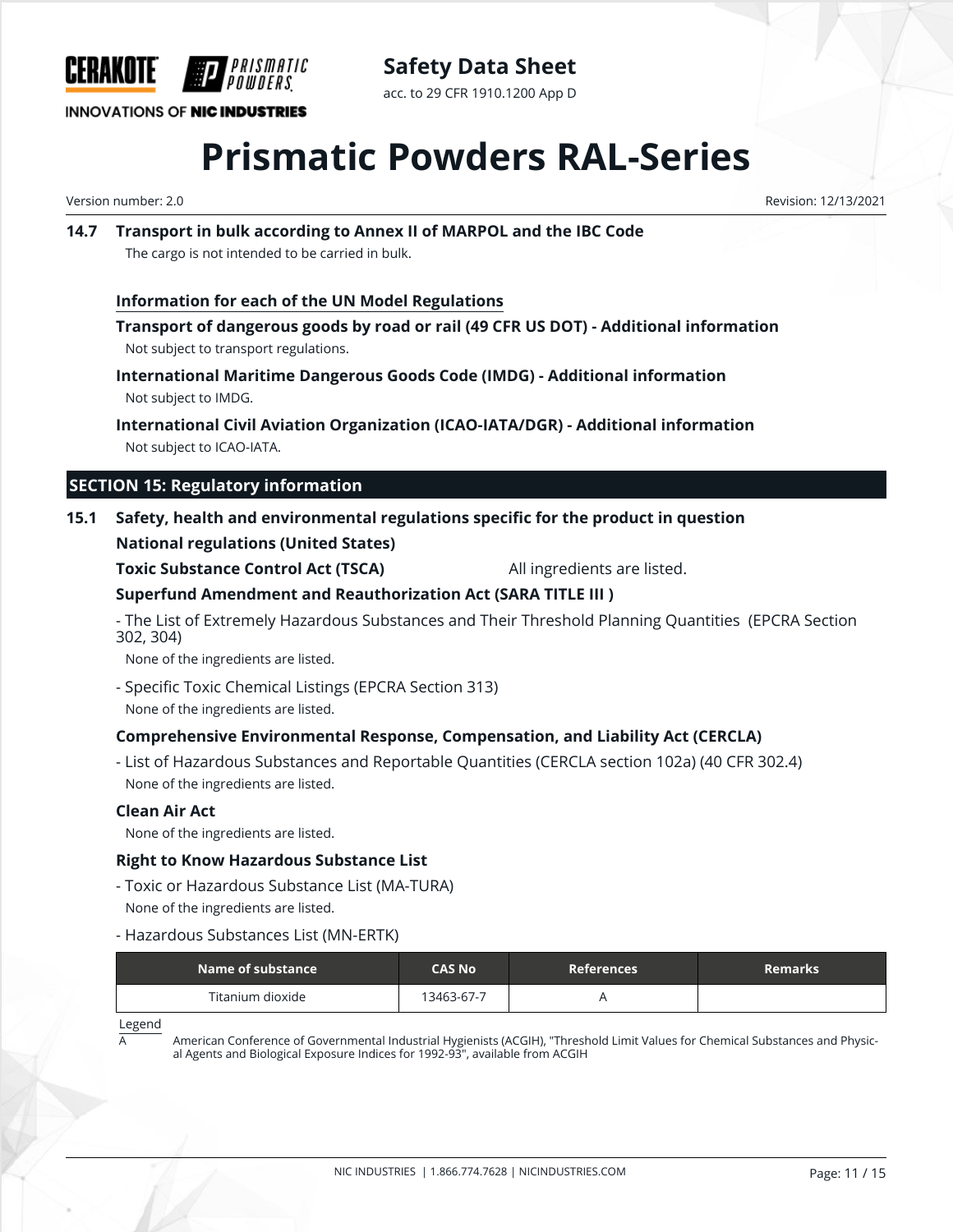

acc. to 29 CFR 1910.1200 App D

# **INNOVATIONS OF NIC INDUSTRIES**

# **Prismatic Powders RAL-Series**

Version number: 2.0 Revision: 12/13/2021

#### - Hazardous Substance List (NJ-RTK)

| Name of substance                                                    | <b>CAS No</b> | <b>Remarks</b> | <b>Classifications</b> |
|----------------------------------------------------------------------|---------------|----------------|------------------------|
| Titanium dioxide                                                     | 13463-67-7    |                |                        |
| 1,3,5-tris(oxiranylmethyl)-1,3,5-triazine-<br>2,4,6(1H,3H,5H)-trione | 2451-62-9     |                |                        |

#### - Hazardous Substance List (Chapter 323) (PA-RTK)

| Name of substance | <b>CAS No</b> | Classification |
|-------------------|---------------|----------------|
| Titanium dioxide  | 13463-67-7    |                |

#### - Hazardous Substance List (RI-RTK)

| Name of substance | <b>CAS No</b> | <b>References</b> |
|-------------------|---------------|-------------------|
| Titanium dioxide  | 13463-67-7    |                   |

 $Legend  
 $\overline{T}$$ </u>

Toxicity (ACGIH®)

### **California Environmental Protection Agency (Cal/EPA): Proposition 65 - Safe Drinking Water and Toxic Enforcement Act of 1987**

| Proposition 65 List of chemicals |               |                                                   |                             |
|----------------------------------|---------------|---------------------------------------------------|-----------------------------|
| Name acc. to inventory           | <b>CAS No</b> | <b>Remarks</b>                                    | <b>Type of the toxicity</b> |
| Titanium dioxide                 | 13463-67-7    | Airborne, unbound particles<br>of respirable size | Cancer                      |

## **Industry or sector specific available guidance(s)**

#### **NFPA® 704**

National Fire Protection Association: Standard System for the Identification of the Hazards of Materials for Emergency Response (United States).

| Category       | Degree of haz-<br>ard. | <b>Description</b>                                                                                                         |
|----------------|------------------------|----------------------------------------------------------------------------------------------------------------------------|
| Flammability   |                        | Material that must be moderately heated or exposed to relatively high ambient temper-<br>atures before ignition can occur. |
| Health         |                        | Material that, under emergency conditions, can cause serious or permanent injury.                                          |
| Instability    |                        | Material that is normally stable, even under fire conditions.                                                              |
| Special hazard |                        |                                                                                                                            |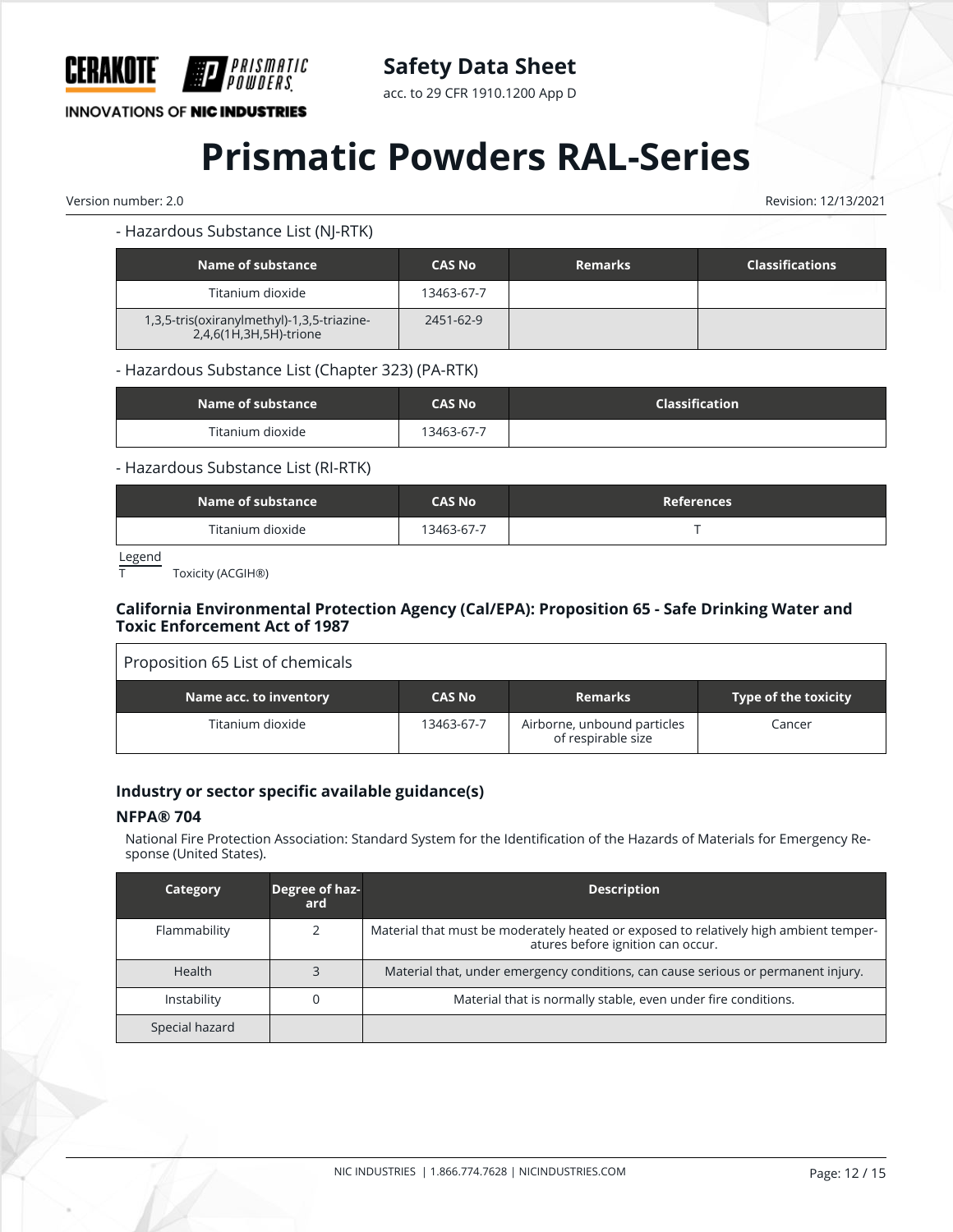

acc. to 29 CFR 1910.1200 App D

# **INNOVATIONS OF NIC INDUSTRIES**

# **Prismatic Powders RAL-Series**

Version number: 2.0 Revision: 12/13/2021

#### **National inventories**

| <b>Country</b> | <b>Inventory</b> | <b>Status</b>                   |
|----------------|------------------|---------------------------------|
| AU             | <b>AICS</b>      | All ingredients are listed.     |
| CA             | <b>DSL</b>       | All ingredients are listed.     |
| CN             | <b>IECSC</b>     | All ingredients are listed.     |
| EU             | ECSI             | All ingredients are listed.     |
| EU             | REACH Reg.       | All ingredients are listed.     |
| P              | <b>CSCL-ENCS</b> | All ingredients are listed.     |
| JP             | <b>ISHA-ENCS</b> | Not all ingredients are listed. |
| <b>KR</b>      | <b>KECI</b>      | All ingredients are listed.     |
| <b>MX</b>      | <b>INSQ</b>      | All ingredients are listed.     |
| NZ             | <b>NZIOC</b>     | All ingredients are listed.     |
| <b>PH</b>      | <b>PICCS</b>     | All ingredients are listed.     |
| <b>TR</b>      | <b>CICR</b>      | All ingredients are listed.     |
| TW             | <b>TCSI</b>      | All ingredients are listed.     |
| US             | <b>TSCA</b>      | All ingredients are listed.     |

#### Legend

| <b>AICS</b>      | Australian Inventory of Chemical Substances                             |
|------------------|-------------------------------------------------------------------------|
| <b>CICR</b>      | Chemical Inventory and Control Regulation                               |
| CSCL-ENCS        | List of Existing and New Chemical Substances (CSCL-ENCS)                |
| DSL.             | Domestic Substances List (DSL)                                          |
| ECSI             | EC Substance Inventory (EINECS, ELINCS, NLP)                            |
| <b>IECSC</b>     | Inventory of Existing Chemical Substances Produced or Imported in China |
| <b>INSO</b>      | National Inventory of Chemical Substances                               |
| <b>ISHA-ENCS</b> | Inventory of Existing and New Chemical Substances (ISHA-ENCS)           |
| KECI             | Korea Existing Chemicals Inventory                                      |
| NZIoC            | New Zealand Inventory of Chemicals                                      |
| <b>PICCS</b>     | Philippine Inventory of Chemicals and Chemical Substances (PICCS)       |
| REACH Reg.       | REACH registered substances                                             |
| <b>TCSI</b>      | Taiwan Chemical Substance Inventory                                     |
| <b>TSCA</b>      | Toxic Substance Control Act                                             |

#### **15.2 Chemical Safety Assessment**

Chemical safety assessments for substances in this mixture were not carried out.

# **SECTION 16: Other information, including date of preparation or last revision**

#### **Abbreviations and acronyms**

| Abbr.            | <b>Descriptions of used abbreviations</b>                                                                                                            |
|------------------|------------------------------------------------------------------------------------------------------------------------------------------------------|
| 29 CFR 1910.1000 | 29 CFR 1910.1000, Tables Z-1, Z-2, Z-3 - Occupational Safety and Health Standards: Toxic and Hazardous Sub-<br>stances (permissible exposure limits) |
| 49 CFR US DOT    | 49 CFR U.S. Department of Transportation                                                                                                             |
| ACGIH®           | American Conference of Governmental Industrial Hygienists                                                                                            |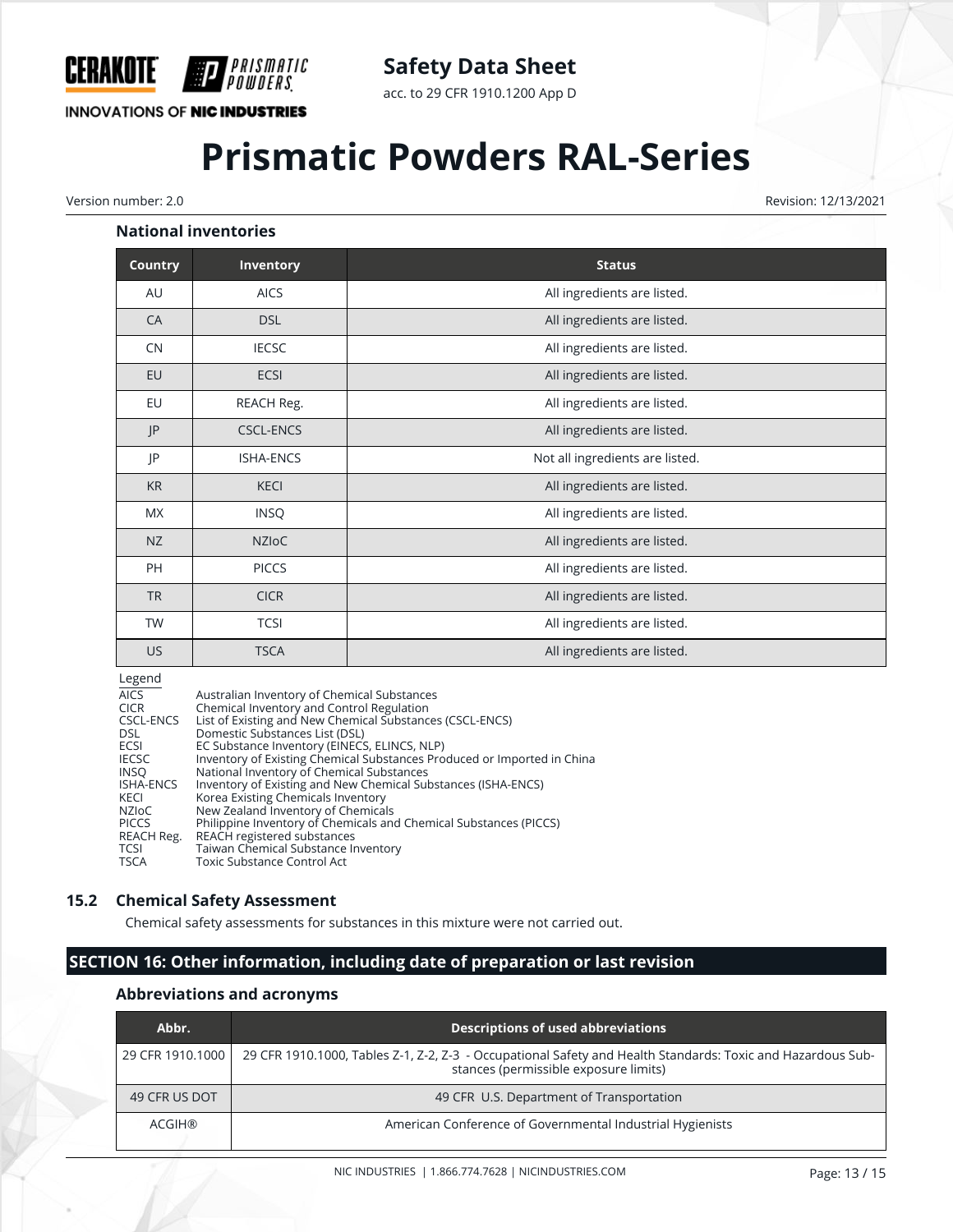

**INNOVATIONS OF NIC INDUSTRIES** 

**P** 

*PRISMATIC<br>Powders* 

acc. to 29 CFR 1910.1200 App D

# **Prismatic Powders RAL-Series**

Version number: 2.0 Revision: 12/13/2021

| Abbr.              | <b>Descriptions of used abbreviations</b>                                                                                                                                                                                                             |
|--------------------|-------------------------------------------------------------------------------------------------------------------------------------------------------------------------------------------------------------------------------------------------------|
| <b>ACGIH® 2021</b> | From ACGIH®, 2021 TLVs® and BEIs® Book. Copyright 2021. Reprinted with permission. Information on the<br>proper use of the TLVs® and BEIs®: http://www.acgih.org/tlv-bei-guidelines/policies-procedures-presenta-<br>tions/tlv-bei-position-statement |
| ATE                | <b>Acute Toxicity Estimate</b>                                                                                                                                                                                                                        |
| Cal/OSHA PEL       | California Division of Occupational Safety and Health (Cal/OSHA): Permissible Exposure Limits (PELs)                                                                                                                                                  |
| CAS                | Chemical Abstracts Service (service that maintains the most comprehensive list of chemical substances)                                                                                                                                                |
| Ceiling-C          | Ceiling value                                                                                                                                                                                                                                         |
| <b>DGR</b>         | Dangerous Goods Regulations (see IATA/DGR)                                                                                                                                                                                                            |
| <b>EINECS</b>      | European Inventory of Existing Commercial Chemical Substances                                                                                                                                                                                         |
| <b>ELINCS</b>      | European List of Notified Chemical Substances                                                                                                                                                                                                         |
| <b>GHS</b>         | "Globally Harmonized System of Classification and Labelling of Chemicals" developed by the United Nations                                                                                                                                             |
| <b>IARC</b>        | International Agency for Research on Cancer                                                                                                                                                                                                           |
| <b>IATA</b>        | International Air Transport Association                                                                                                                                                                                                               |
| <b>IATA/DGR</b>    | Dangerous Goods Regulations (DGR) for the air transport (IATA)                                                                                                                                                                                        |
| <b>ICAO</b>        | International Civil Aviation Organization                                                                                                                                                                                                             |
| <b>IMDG</b>        | International Maritime Dangerous Goods Code                                                                                                                                                                                                           |
| <b>MARPOL</b>      | International Convention for the Prevention of Pollution from Ships (abbr. of "Marine Pollutant")                                                                                                                                                     |
| <b>NIOSH REL</b>   | National Institute for Occupational Safety and Health (NIOSH): Recommended Exposure Limits (RELs)                                                                                                                                                     |
| <b>NLP</b>         | No-Longer Polymer                                                                                                                                                                                                                                     |
| <b>OSHA</b>        | Occupational Safety and Health Administration (United States)                                                                                                                                                                                         |
| <b>PBT</b>         | Persistent, Bioaccumulative and Toxic                                                                                                                                                                                                                 |
| PEL                | Permissible exposure limit                                                                                                                                                                                                                            |
| ppm                | Parts per million                                                                                                                                                                                                                                     |
| <b>RTECS</b>       | Registry of Toxic Effects of Chemical Substances (database of NIOSH with toxicological information)                                                                                                                                                   |
| <b>STEL</b>        | Short-term exposure limit                                                                                                                                                                                                                             |
| <b>TLV®</b>        | <b>Threshold Limit Values</b>                                                                                                                                                                                                                         |
| <b>TWA</b>         | Time-weighted average                                                                                                                                                                                                                                 |
| vPvB               | Very Persistent and very Bioaccumulative                                                                                                                                                                                                              |

## **Key literature references and sources for data**

OSHA Hazard Communication Standard (HCS), 29 CFR 1910.1200.

Transport of dangerous goods by road or rail (49 CFR US DOT). International Maritime Dangerous Goods Code (IMDG). Dangerous Goods Regulations (DGR) for the air transport (IATA).